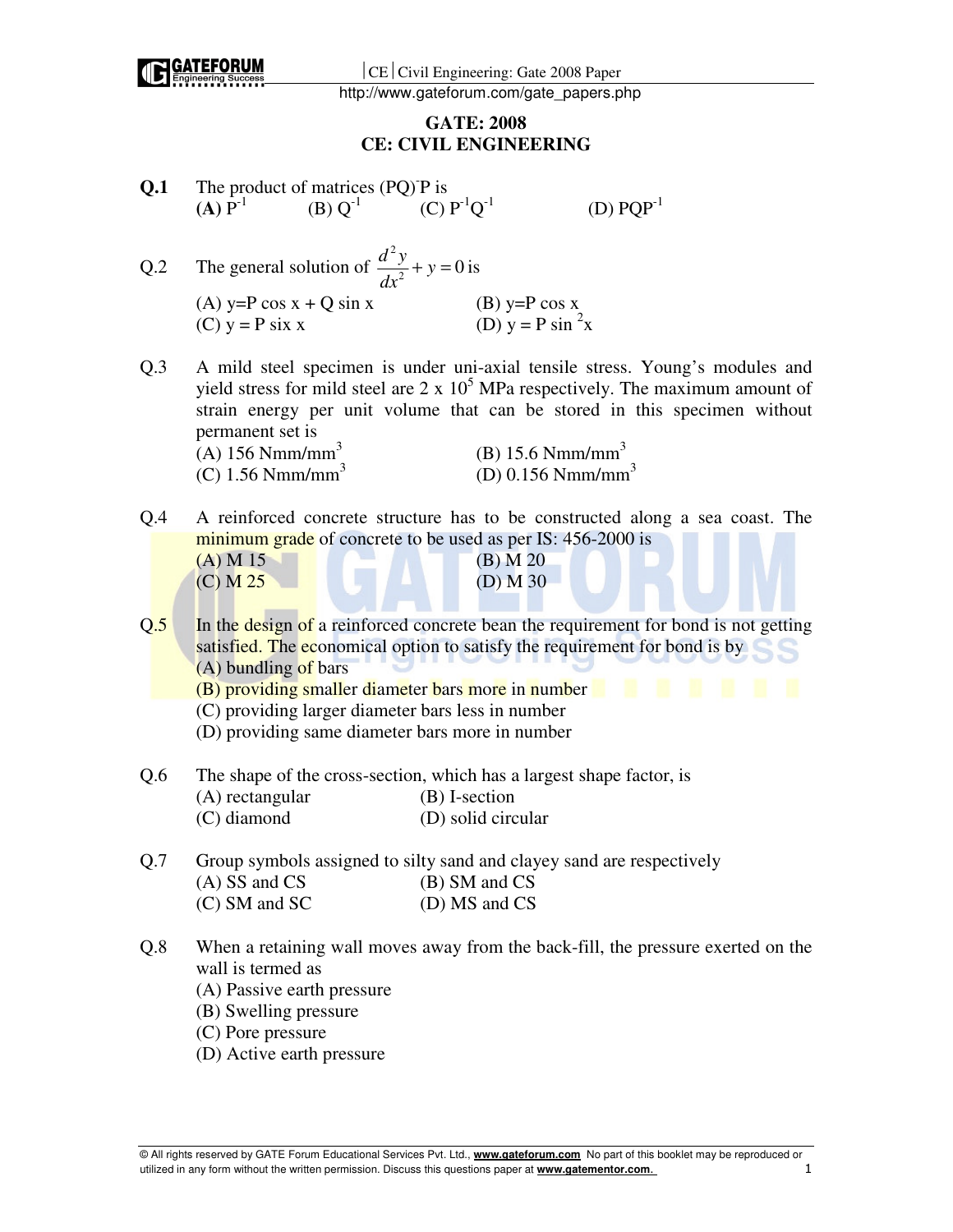- Q.9 Compaction by vibratory roller is the best method of compaction in case of (A) moist silty sand (B) well graded dry sand (C) clay of medium compressibility
	- (D) silt of high compressibility
- Q.10 A person standing on the bank of a canal drops a stone on the water surface. He notices that the disturbance on the water in not traveling up-stream. This is because the flow in the canal is

| (A) sub-critical | (B) super-critical |
|------------------|--------------------|
| (C) steady       | (D) uniform        |

- Q.11 A flood wave with a known inflow hydrograph is routed through a large reservoir. The outflow hydrograph will have
	- (A) attenuated peak with reduced time-base
	- (B) attenuated peak with increased time-base
	- (C) increased peak with increased time-base
	- (D) increased peak with reduced time-base
- Q.12 A stable channel is to be designed for a discharge of Q  $m^3/s$  with silt factor f as per Lacey's method. The mean flow velocity (m/s) in the channel is obtained by  $(A)$   $(Q f^2 / 140)^{1/6}$ (B)  $(Qf / 140)^{1/3}$  $(C)$   $(Q^2f^2)$ (D) 0.48 (Q /  $f$ )<sup>1/3</sup>
- Q.13 The base width of an elementary profile of gravity dam of height H is b. The specific gravity of the material of the dam is G and uplift pressure coefficient is K, the correct relationship for no tension at the heel is given by

(A) 
$$
\frac{b}{H} = \frac{1}{\sqrt{G - K}}
$$
  
\n(B) 
$$
\frac{b}{H} = \sqrt{G - K}
$$
  
\n(C) 
$$
\frac{b}{H} = \frac{1}{G - K}
$$
  
\n(D) 
$$
\frac{b}{H} = \frac{1}{K\sqrt{G - K}}
$$

Q.14 Two primary air pollutants are (A) sulphur oxide and ozone (B) nitrogen oxide and peroxyacetylnitrate (C) sulphur oxide and hydrocarbon (D) ozone and peroxyacetynitrate

- Q.15 Two biodegradable components of municipal solid waste are (A) plastics and wood (B) cardboard and glass (C) leather and tin cans (D) food wastes and garden trimmings
- Q.16 The specific gravity of paving bitumen as per IS:73 1992 lies between (A) 1.10 and 1.06 (B) 1.06 and 1.02 (C) 1.02 and 0.97 (D) 0.97 and 0.92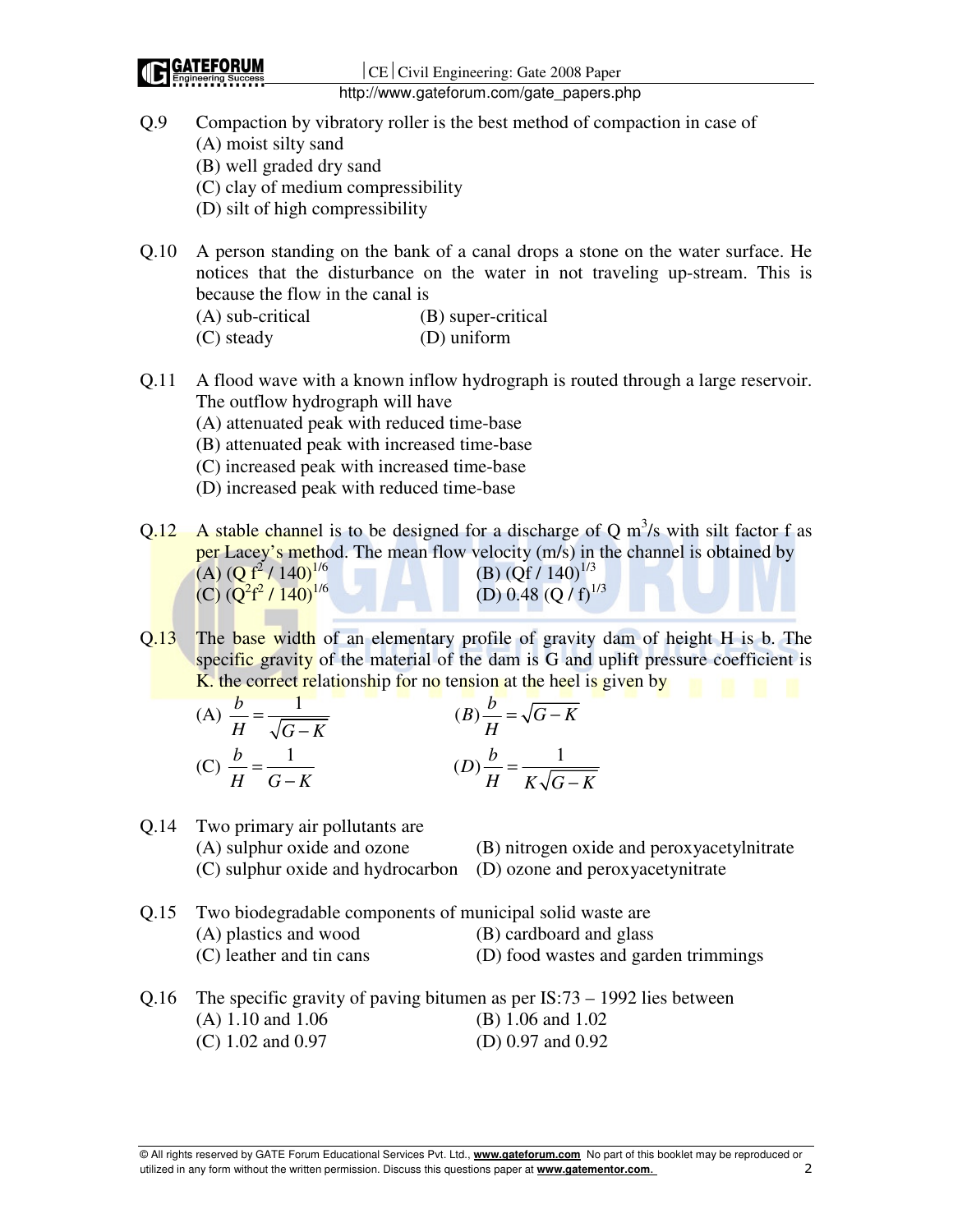Q.17 A combined value of flakiness and elongation index is to be determined for a sample of aggregates. The sequence in which the two tests are conducted is

- (A) elongation index test followed by flakiness index test on the whole sample.
- (B) flakiness index test followed by elongation index test on the whole sample.
- (C) flakiness index test followed by elongation index test on the non-flaky aggregates.
- (D) elongation index test followed by flakiness index test on non-elongated aggregates.
- Q.18 The capacities of "One-way 1.5m wide sidewalk (persons per hour)" and "Oneway 2-lane urban road (PCU per hour, with no frontage access, no standing vehicles and very little cross traffic)" are respectively

| $(A)$ 1200 and 2400 | (B) 1800 and 2000     |
|---------------------|-----------------------|
| $(C)$ 1200 and 1500 | (D) $2000$ and $1200$ |

Q.19 The shape of the STOP sign according to IRC: 67-2001 is

(A) circular (B) triangular (C) octagonal (D) rectangular Q.20 The type of surveying in which the curvature of the earth is taken into account is called  $(A)$  Geodetic surveying (C) Preliminary surveying (D) Topographical surveying **Q.21 to Q.75 carry two marks each**  Q.21 The equation  $2h$   $\lambda^2$  $k_x \frac{\partial^2 h}{\partial x^2} + k_z \frac{\partial^2 h}{\partial z^2} = 0$  $x^2$   $\bar{z}$   $\partial z$  $\frac{\partial^2 h}{\partial x^2} + k \frac{\partial^2 h}{\partial y^2} =$  $\partial x^2$   $\frac{d}{dx}$   $\frac{d}{dx}$  can be transformed to  $2h$   $\lambda^2$  $\frac{h}{2} + \frac{\partial^2 h}{\partial z^2} = 0$ 1  $x_1^2$   $\partial z$  $\frac{\partial^2 h}{\partial x^2} + \frac{\partial^2 h}{\partial y^2} =$  $\partial x_1^2$   $\partial$  by substituting (A)  $x_1 = x \frac{k_z}{l_x}$ *x*  $x_1 = x - \frac{k}{x}$ *k*  $= x \frac{\kappa_z}{l}$  (B)  $x_1 = x \frac{\kappa_x}{l}$ *z*  $x_1 = x - \frac{k}{x}$ *k*  $=x\frac{\kappa_x}{1}$ (C)  $x_1 = x_1 \frac{k_x}{k_x}$ *z*  $= x \sqrt{\frac{\lambda_x}{k_x}}$  (D)  $x_1$ *z x*  $x_1 = x_2 \left| \frac{k}{l} \right|$ *k* = Q.22 The value of 3 0 0  $(6 - x - y)$  $\int_{0}^{3} (6-x-y) dx dy$  is (A) 13.5 (B) 27.0 (C) 40.5 (D) 54.0 Q.23 Three values of x and y are to be fitted in a straight line in the form  $y=a+bx$  by the

method of least squares. Given:  $\Sigma x=6$ ,  $\Sigma y=21$ ,  $\Sigma x^2=14$  and  $\Sigma xy=46$ , the values of a and b are respectively (A) 2 and 3 (B) 1 and 2 (C) 2 and 1 (D) 3 and 2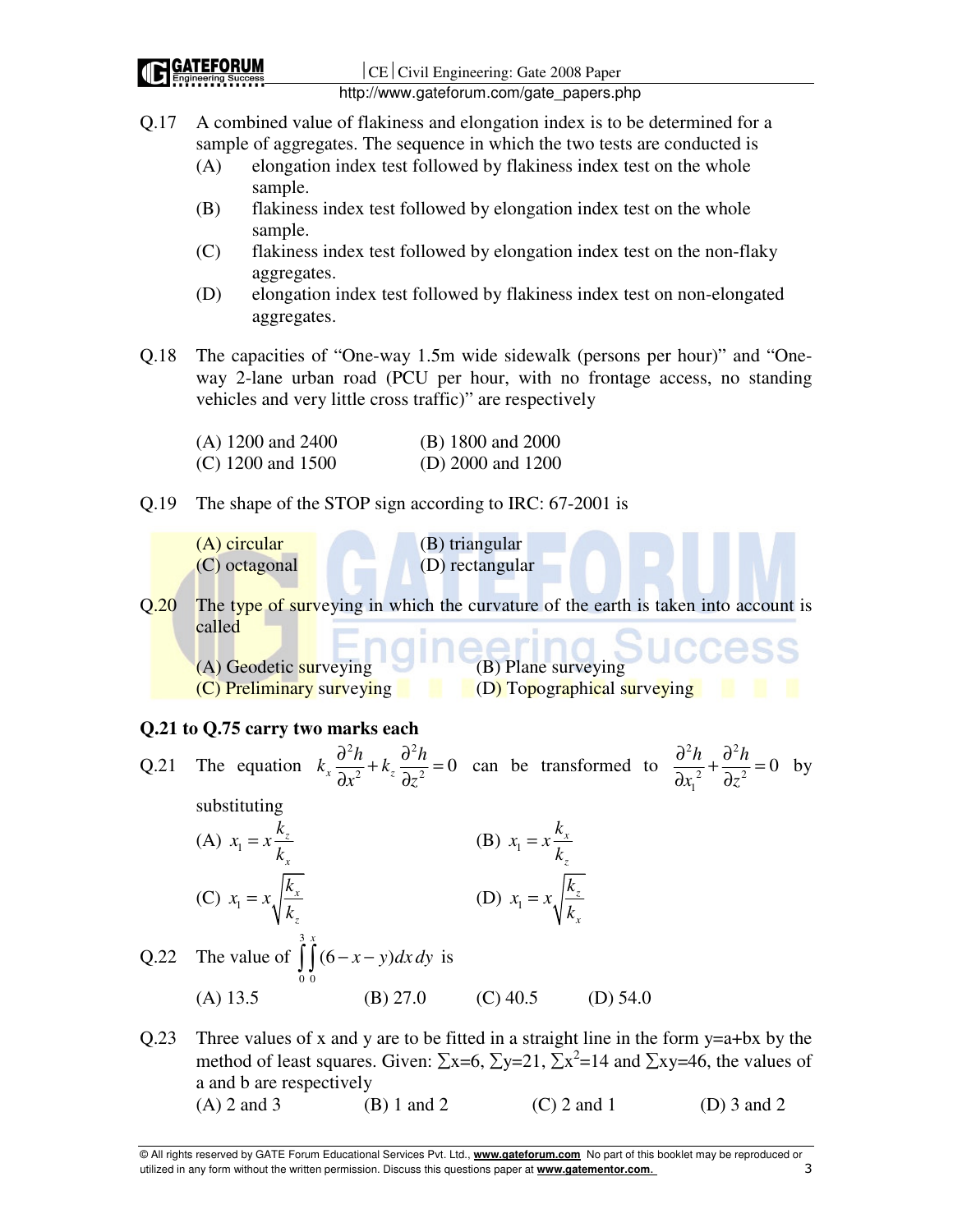

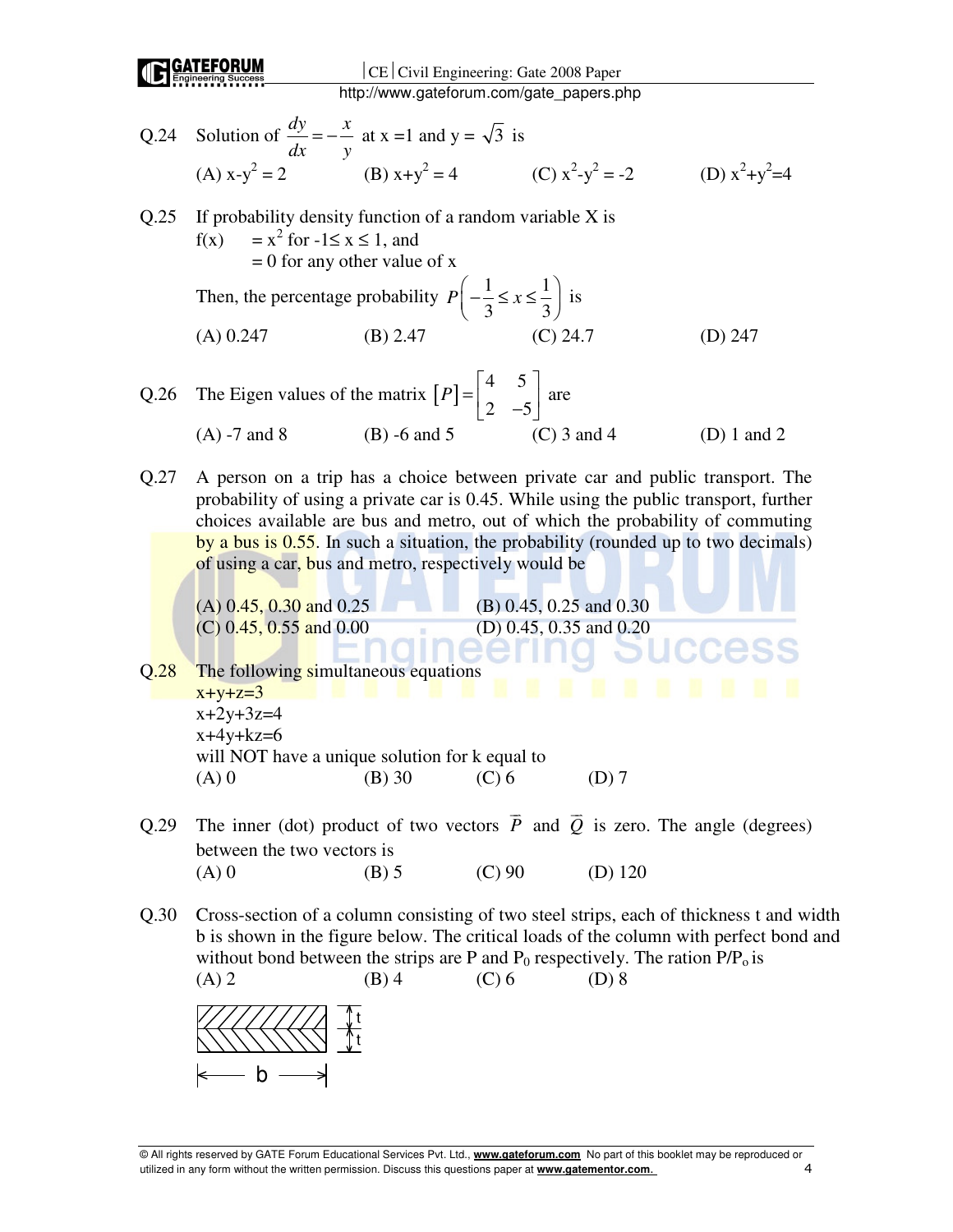Q.31 A rigid bar GH of length L is supported by a hinge and a spring of stiffness K as shown in the figure below. The buckling load,  $P_{cr}$  for the bar will be



Q.32 The degree of static indeterminacy of the rigid frame having two internal hinges as shown in the figure below, is



Q.33 The members EJ and IJ of a steel truss shown in the figure below are subjected to a temperature rise of  $30^0C$ . The coefficient of thermal expansion of steel is  $0.000012$  per <sup>0</sup>C per unit length. The displacement (mm) of joint E relative to joint H along the direction HE of truss, is



Q.34 The maximum shear stress in a solid shaft of circular cross-section having diameter subjected to a torque T is  $\tau$ . If the torque is increased by four times and the diameter of the shaft is increased by two times, the maximum shear stress in the shaft will be

© All rights reserved by GATE Forum Educational Services Pvt. Ltd., **www.gateforum.com** No part of this booklet may be reproduced or utilized in any form without the written permission. Discuss this questions paper at **www.gatementor.com**. 5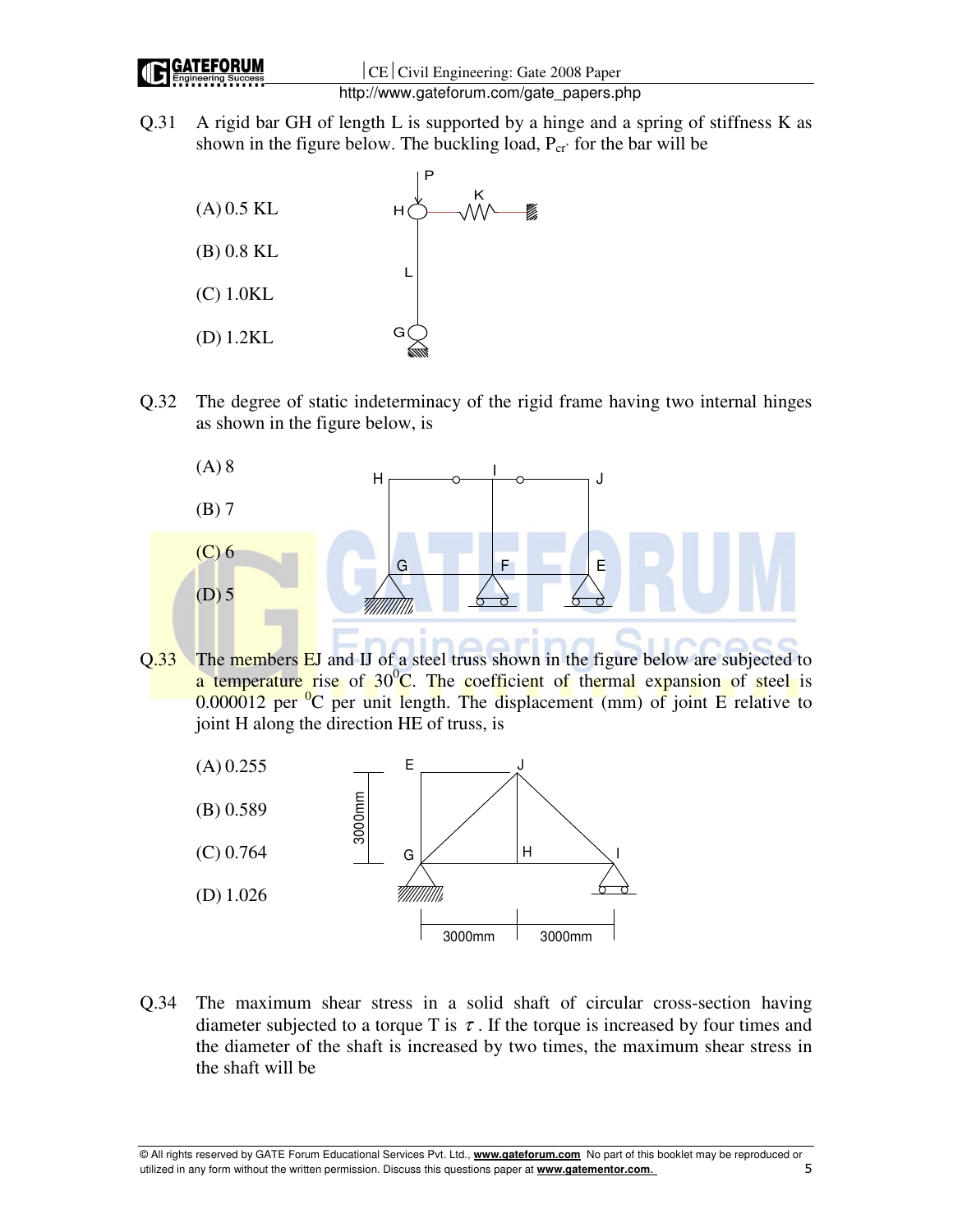

- (A)  $2\tau$  (B)  $\tau$  (C)  $\tau/2$  (D)  $\tau/4$
- Q.35 The span(s) to be loaded uniformly for maximum positive (upward) reaction at support P, as shown in the figure below, is (are)



- Q.36 A vertical PQ of length L is fixed at its top end P and has a flange to the bottom end Q. A weight W is dropped vertically from a height  $h \ll L$ ) on to the flange. The axial stress in the rod can be reduced by
	- (A) increasing the length of the rod
	- (B) decreasing the length of the rod
	- (C) decreasing the area of cross-section of the rod
	- (D) increasing the modulus of elasticity of the material

Q.37 Un-factored maximum bending moments at a section of a reinforced concrete beam resulting from a frame analysis are 50, 80, 120 and 180kNm under dead, live, wind and earthquake loads respectively. The design moment (kNm) as per IS: 456- 2000 for the limit state of collapse (flexure) is

| $(A)$ 195 | (B) 250 | $(C)$ 345 | (D) $372$ |
|-----------|---------|-----------|-----------|

- Q.38 A reinforced concrete column contains longitudinal steel equal to 1 percent of net cross-sectional area of the column. Assume modular ration as 10. the loads carried (using the elastic theory) by the longitudinal steel and the net area of concrete, are  $P_s$  and  $P_c$  respectively. The ration  $P_s/P_c$  expressed as percent is
	- (A) 0.1 (B) 1 (C) 1.1 (D) 10
- Q.39 A pre-tensioned concrete member of section 200mm x 250mm contains tendons of area 500 mm<sup>2</sup> at the centre of gravity of the section. The pre-stress in tendons is 1000N/mm<sup>2</sup>. Assuming modular ratio as 10, the stress  $(N/mm<sup>2</sup>)$  in concrete is
	- (A) 11 (B) 9 (C) 7 (D) 5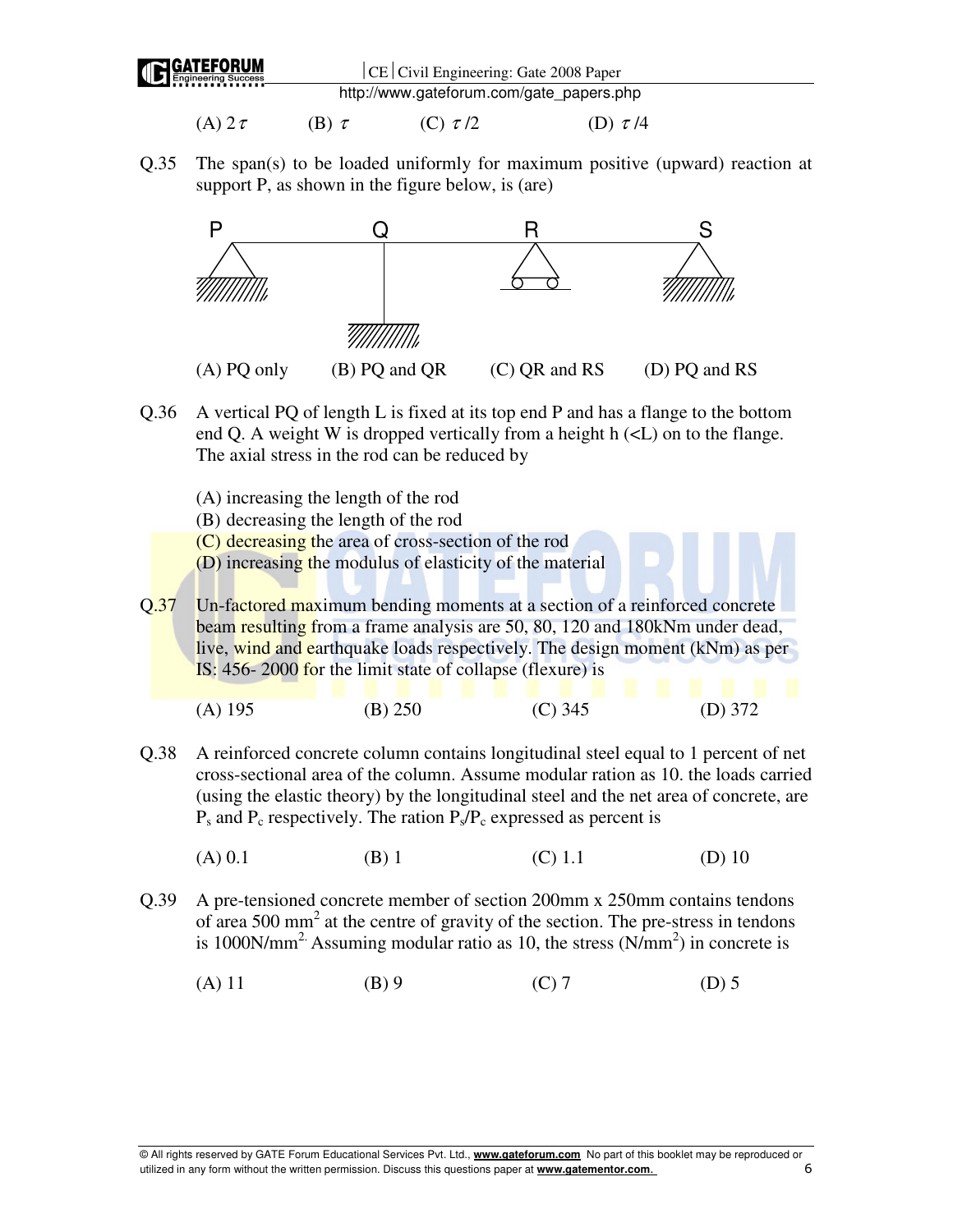Q.40 Rivets and bolts subjected to both shear stress  $(\tau_{vf, cal})$  and axial tensile stress  $(\sigma_{\text{tf,cal}})$  shall be so proportioned that the stresses do not exceed the respective

allowable stresses  $\tau_{vf}$  and  $\sigma_{tf}$ , and the value of  $\frac{\nu_{vf,cal}}{\nu_{f,cal}} + \frac{\nu_{tf,cal}}{\nu_{f,cal}}$  $\mathbf{v}$ <sub>tf</sub>  $\mathbf{v}$ <sub>tf</sub>  $\tau_{\rm ref, cal}$   $\sigma_{\rm g}$  $\tau_{\rm ref}$   $\sigma_{\rm g}$  $\left(\frac{\tau_{\textit{vf},\textit{cal}}}{\tau_{\textit{tf},\textit{cal}}}+ \frac{\sigma_{\textit{tf},\textit{cal}}}{\tau_{\textit{f}}}\right)$  $\left( \begin{array}{cc} \tau_{\rm\scriptscriptstyle vf} \end{array} \right)$ does not exceed (A) 1.0 (B) 1.2 (C) 1.4

Q.41 A continuous beam is loaded as shown in the figure below. Assuming a plastic moment capacity equal to  $M_{P_1}$  the minimum load at which the beam would collapse is



Q.42 The maximum tensile stress at the section X-X shown in the figure below is



Q.43 The stepped cantilever is subjected to movements, M as shown in the figure below. The vertical deflection at the free end (neglecting the self weight) is



<sup>©</sup> All rights reserved by GATE Forum Educational Services Pvt. Ltd., **www.gateforum.com** No part of this booklet may be reproduced or utilized in any form without the written permission. Discuss this questions paper at **www.gatementor.com**. 7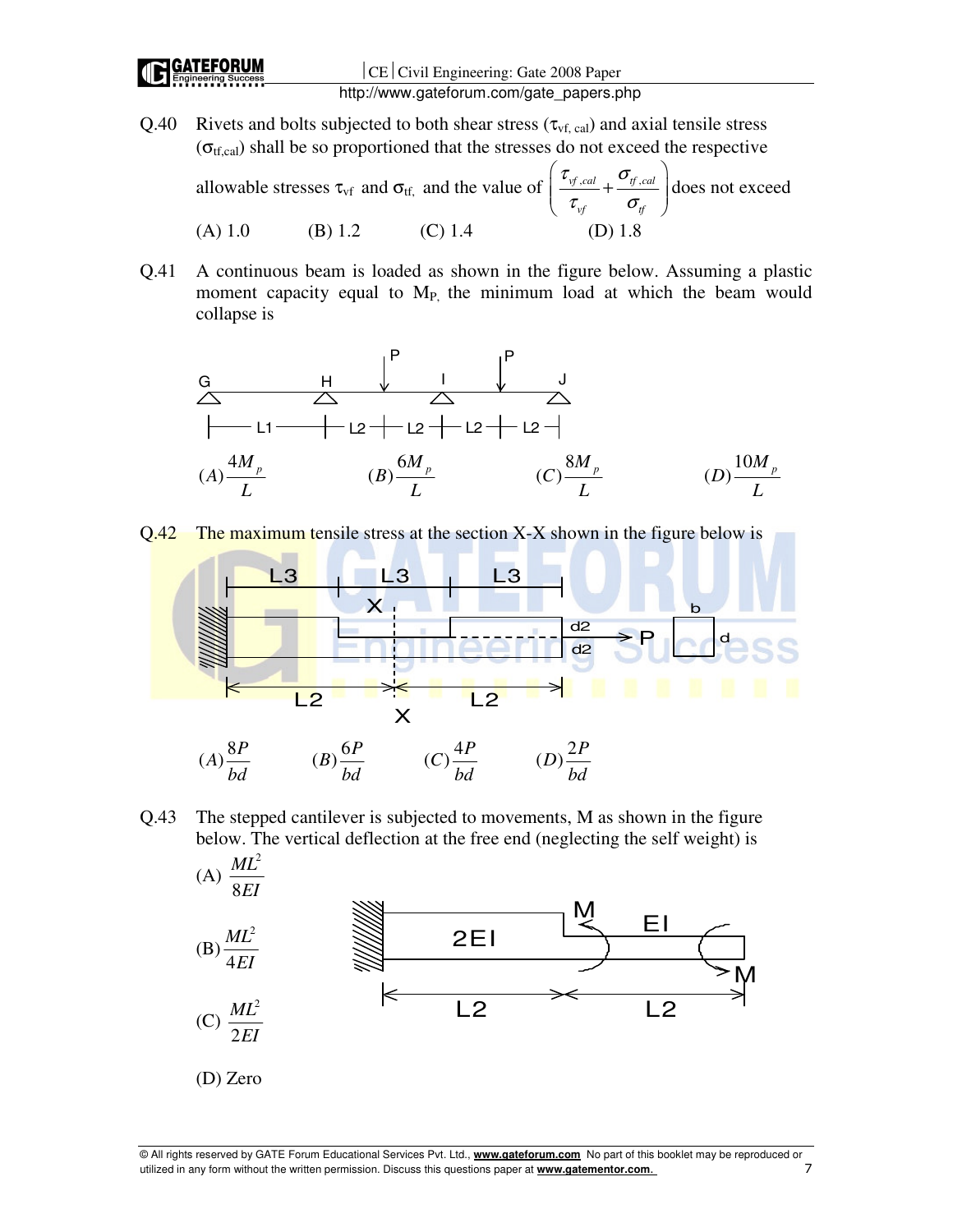

 $|CE|$  Civil Engineering: Gate 2008 Paper http://www.gateforum.com/gate\_papers.php

- Q.44 The liquid limit (LL), plastic limit (PL) and shrinkage limit (SL) of a cohesive soil satisfy the relation (A) LL>PL<SL (B) LL>PL>SL (C) LL<PL<SL (D) LL<PL>SL
- Q.45 A footing  $2m \times 1m$  exerts a uniform pressure of  $150kN/mm^2$  on the soil. Assuming a load dispersion of 2 vertical to 1 horizontal, the average vertical stress  $(kN/m<sup>2</sup>)$  at 1.0m below the footing is (A) 50 (B) 75 (C) 80 (D) 100
- Q.46 A direct shear test was conducted on a cohesion-less soil  $(c=0)$  specimen under a normal stress of 200kN/m<sup>2</sup>. The specimen failed at a shear stress of 100kN/m<sup>2</sup>. The angle of internal friction of the soil (degrees) is (A)  $26.6$  (B)  $29.5$  (C)  $30.0$  (D)  $32.6$
- Q.47 A pile of 0.50m diameter and length 10m is embedded in a deposit of clay. The undrained strength parameters of the clay are cohesion =  $60kN/m<sup>2</sup>$  and the angle in internal friction = 0. The skin friction capacity  $(kN)$  of the pile for an adhesion factor of 0.6, is

(A) 671 (B) 565 (C) 283 (D) 106

- Q.48 A saturated clay stratum draining both at the top and bottom undergoes 50 percent consolidation in 16 years under an applied load. If an additional drainage layer were **present at** the middle of the clay stratum, 50 percent consolidation would occur in  $(A)$  2 years (B) 4 years (C) 8 years (D) 16 years
- Q.49 A test plate 30cm x 30cm resting on a sand deposit settles by 10mm under a certain loading intensity. A footing 150cm x 200cm resting on the same sand deposit and loaded to the same load intensity settles by (A) 2.0mm (B) 27.8mm (C) 3.02mm (D) 50.0mm
- Q.50 A volume of 3.0 x  $10^6$  m<sup>3</sup> of groundwater was pumped out from an unconfined aquifer, uniformly from an area of  $5km^2$ . The pumping lowered the water table from initial level of 102m to 99m. The specific yield of the aquifer is (A) 0.20 (B) 0.30 (C) 0.40 (D) 0.50
- Q.51 A weir on a permeable foundation with down-stream sheet pile is shown in the figure below. the exit gradient as per Khosla's method is

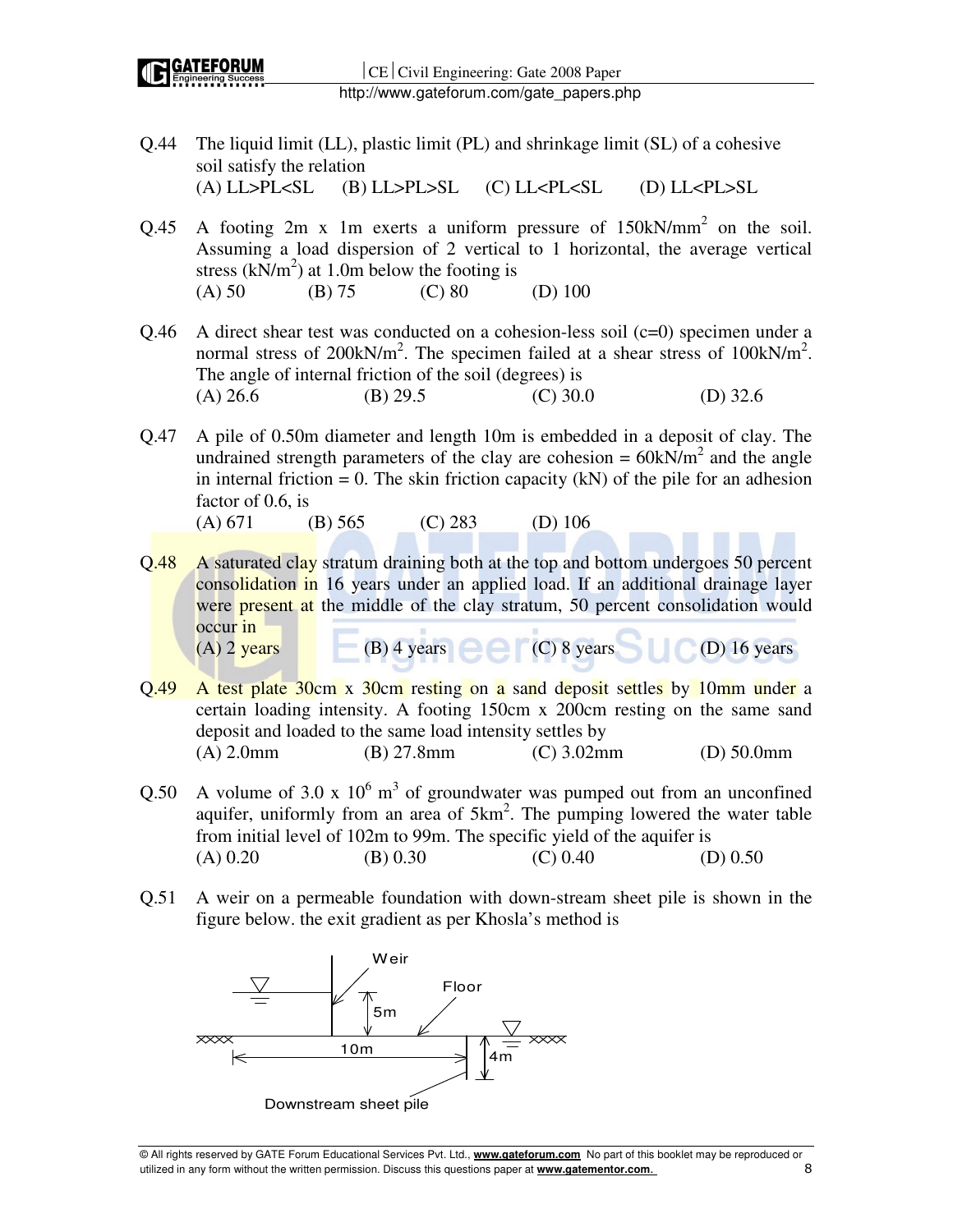- Q.52 Water emerges from an ogee spillway with velocity =  $13.72$  m/s and depth =  $0.3$ m at its toe. The tail water depth required to form a hydraulic jump at the toe is
	- (A) 6.48m (B) 5.24m (C) 3.24m (D) 2.24m
- Q.53 The flow of water (mass density = 1000 kg/m<sup>3</sup> and kinematic viscosity =  $10^{-6}$  $m<sup>2</sup>/s$ ) in a commercial pipe, having equivalent roughness k<sub>s</sub> as 0.12mm, yields an average shear stress at the pipe boundary = 600 N/m<sup>2</sup>. The value of k<sub>s</sub> /  $\delta'$  ( $\delta'$ ) being the thickness of laminar sub-layer) for this pipe is
	- (A)  $0.25$  (B)  $0.50$  (C)  $6.0$  (D) 8.0
- Q.54 A river reach of 2.0km long with maximum flood discharge of  $10000m^3$  /s is to be physically modeled in the laboratory where maximum available discharge is  $0.20 \text{m}^3$ /s. For a geometrically similar model based on equality of Froude number, the length of the river reach (m) in the model is
	- (A) 26.4 (B) 25.0 (C) 20.5 (D) 18.0
- Q.55 An outlet irrigates an area of 20ha. The discharge (I/s) required at this outlet to meet the evapotranspiration requirement of 20mm occurring uniformly in 20 days neglecting other field losses is

(A) 2.52 (B) 2.31 (C) 2.01 (D) 1.52

- Q.56 A wastewater sample contains  $10^{-56}$  mmol  $\Lambda$  of OH ions at  $25^{\circ}$  C. The pH of this sample is
	- (A) 8.6 (B) 8.4 (C) 5.6 (D) 5.4
- Q.57 Group I lists estimation methods of some of the water and wastewater quality parameters. Group II lists the indicators used in the estimation methods. Match the estimation method (Group I) with the corresponding indicator (Group II).

|    | <b>Group I</b>                                        |    | <b>Group II</b>          |
|----|-------------------------------------------------------|----|--------------------------|
| P. | Azide modified Winkler<br>method for dissolved oxygen | 1. | Eriochrome Black T       |
| Q. | Dichromate method for<br>chemical oxygen demand       | 2. | Ferrion                  |
| R. | EDTA titrimetric method for<br>hardness               | 3. | Potassium chromate       |
| S. | Mohr or Argentometric<br>method for chlorides         | 4. | <b>Starch</b>            |
|    | $(A)$ P-3, Q-2, R-1, S-4                              |    | $(B)$ P-4, Q-2, R-1, S-3 |
|    | $(C)$ P-4, Q-1, R-2, S-3                              |    | (D) P-4, Q-2, R-3, S-1   |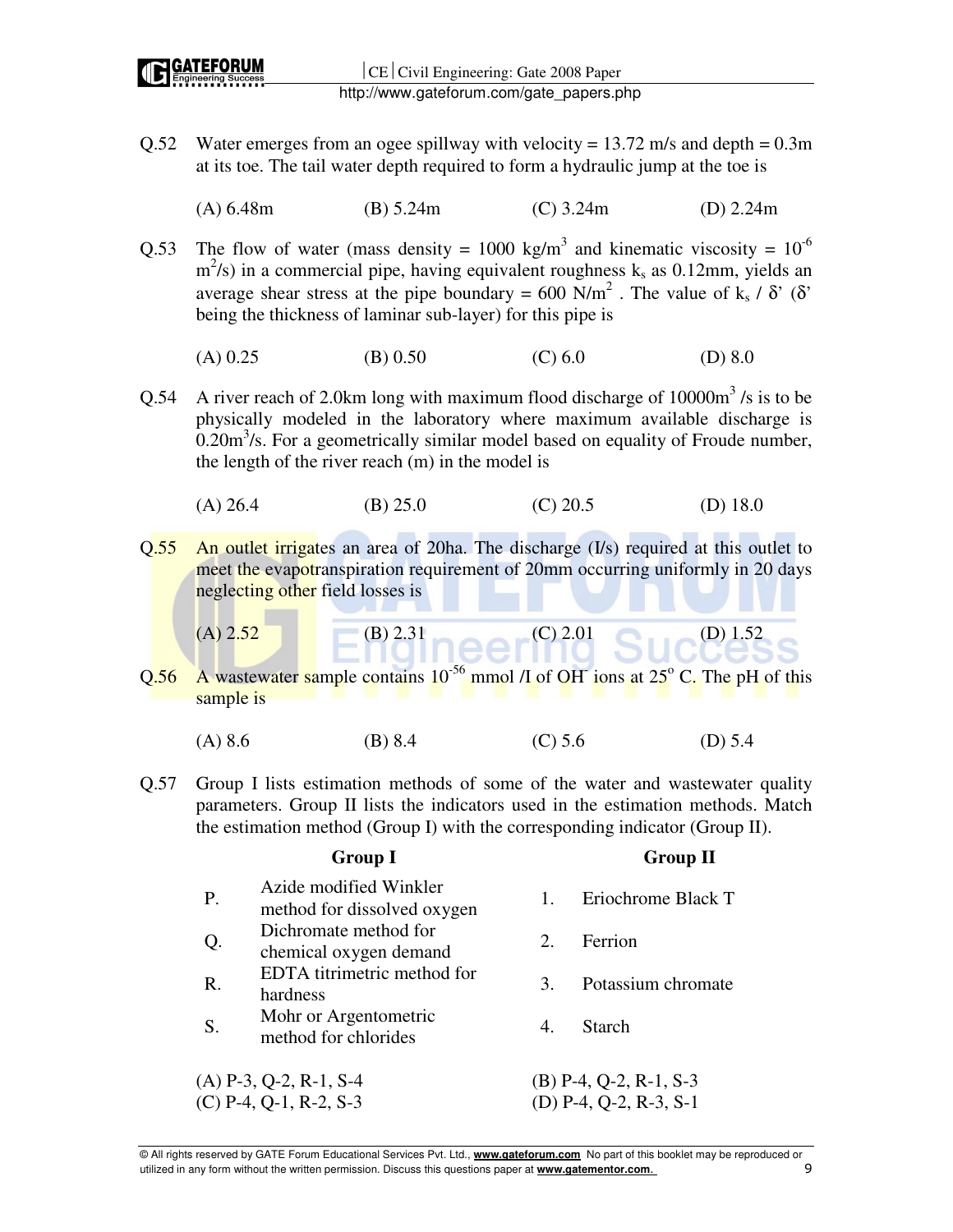Q.58 Determine the correctness or otherwise of the following Assertion [a] and Reason [r] **Assertion:** The crown of the outgoing larger diameter sewer is always matched with the crown of incoming smaller diameter sewer.

**Reason:** It eliminates backing up of sewage in the incoming smaller diameter sewer.

- (A) Both [a] and [r] are true and [r] is the correct reason for [a].
- (B) Both [a] and [r] are true but [r] is not the correct reason for [a].
- (C) Both [a] and [r] are false
- (D) [a] is true but [r] is false
- Q.59 The 5-day BOD of a wastewater sample is obtained as  $190 \text{mg/}I$  (with  $k = 0.01 \text{h}^{-1}$ ). The ultimate oxygen demand (mg/I) of the sample will be (A) 3800 (B) 475 (C) 271 (D) 190
- Q.60 A water treatment plant is required to process  $28800 \text{m}^3/\text{d}$  of raw water (density = 1000kg/m<sup>3</sup>, kinematic viscosity =  $10^{-6}$ m<sup>2</sup>/s). The rapid mixing tank imparts a velocity gradient of  $900s^{-1}$  to blend  $35mg/I$  of alum with the flow for a detention time of 2 minutes. The power input (W) required for rapid mixing is
	- $(A)$  32.4 (B) 36 (C) 324 (D) 32400
- Q.61 Match Group I (Terminology) with Group II (Definition / Brief Description) for wastewater treatment systems

|    | <b>Group I</b>           | <b>Group II</b>                                              |
|----|--------------------------|--------------------------------------------------------------|
| Ρ. | Primary treatment        | Contaminant removal by<br>1.<br>physical forces              |
|    | Secondary treatment      | Involving biological and / or<br>2.<br>chemical reaction     |
| R. | Unit operation           | Conversion of soluble organic<br>3.<br>matter to business    |
| S. | Unit process             | Removal of solid materials<br>4.<br>from incoming wastewater |
|    | $(A)$ P-4, Q-3, R-1, S-2 | (B) P-4, Q-3, R-2, S-1                                       |

Q.62 A roundabout is provided with an average entry width of 8.4m, width of weaving section as 14m, and length of the weaving section between channelizing islands as 35m. the crossing traffic and total traffic on the weaving section are 1000 and 2000 PCU per hour respectively. The nearest rounded capacity of the roundabout (in PCU per hour) is

 $(C)$  P-3, Q-4, R-2, S-1 (D) P-1, Q-2, R-3, S-4

(A) 3300 (B) 3700 (C) 4500 (D) 5200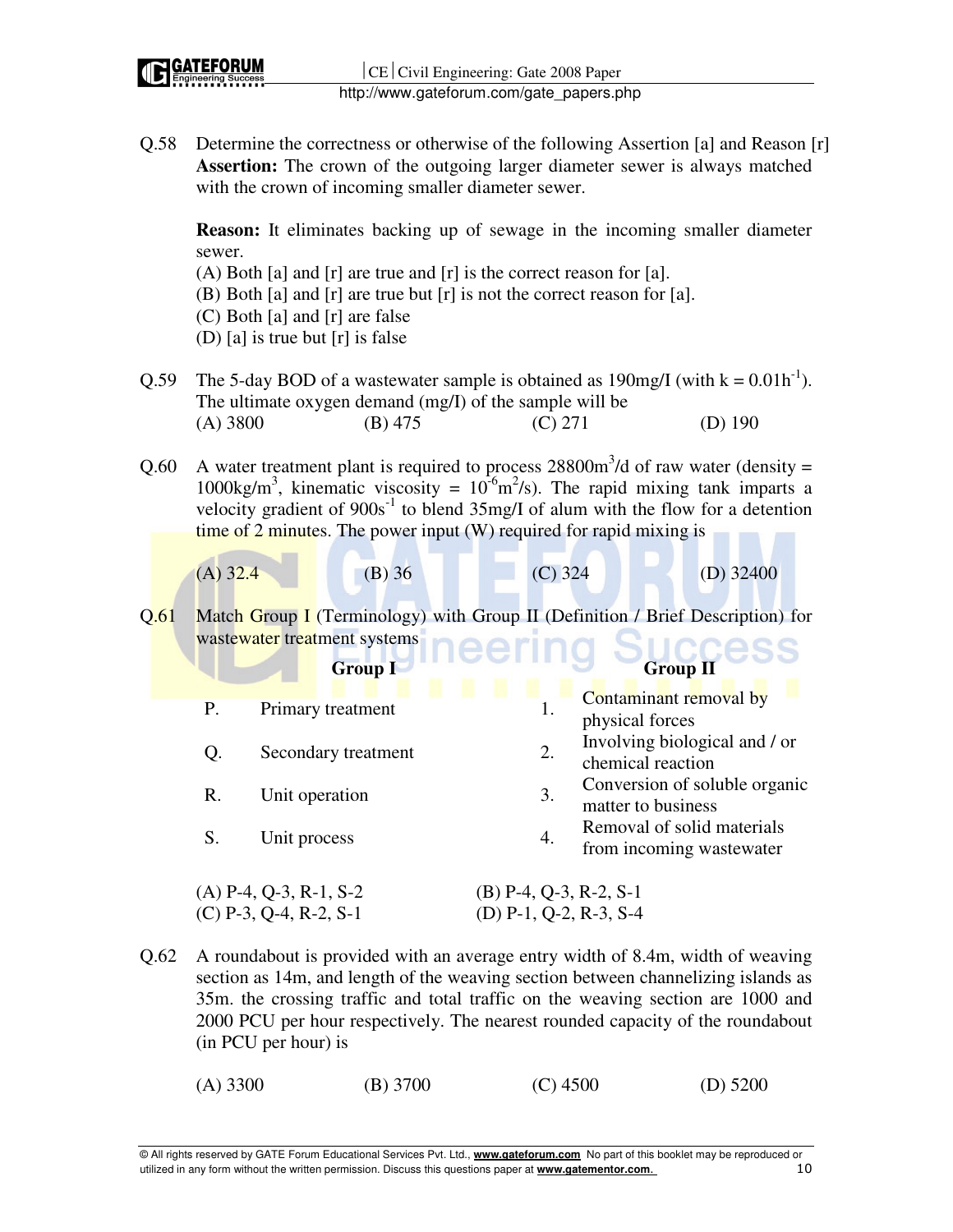

Q.63 Design parameters for a signalized intersection are shown in the figure below. the green time calculated for major and minor roads are 34 and 18s, respectively.

The critical land volume on the major road changes to 440 vehicles per hour per lane and the critical lane volume on the minor road remains unchanged. The green time will

- (A) increase for the major road and remain same for the minor road.
- (B) Increase for the major road and decrease for the minor road.
- (C) Decrease for both the roads.
- (D) Remain unchanged for both the roads.



- Q.64 It is proposed to widen and strengthen an existing 2-lane NH section as a divided highway. The existing traffic in one direction is 2500 commercial vehicles (CV) per day. The construction will take 1 year. The design CBR of soil subgrade is found to be 5 percent. Given: traffic growth rate for  $CV = 8$  percent, vehicle damage factor  $= 3.5$  (standard axles per CV), design life  $= 10$  years and traffic distribution factor =  $0.75$ . The cumulative standard axles (msa) computed are
	- (A) 35 (B) 37 (C) 65 (D) 70
- Q.65 A linear relationship is observed between speed and density on a certain section of a highway. The free flow speed is observed to be 80 km per hour and the jam density is estimated as 100 vehicles per km length. Based on the above relationship, the maximum flow expected on this section and the speed at the maximum flow will respectively be

(A) 8000 vehicles per hour and 80km per hour

- (B) 8000 vehicles per hour and 25km per hour
- (C) 2000 vehicles per hour 80km per hour.
- (D) 2000 vehicles per hour and 40km per hour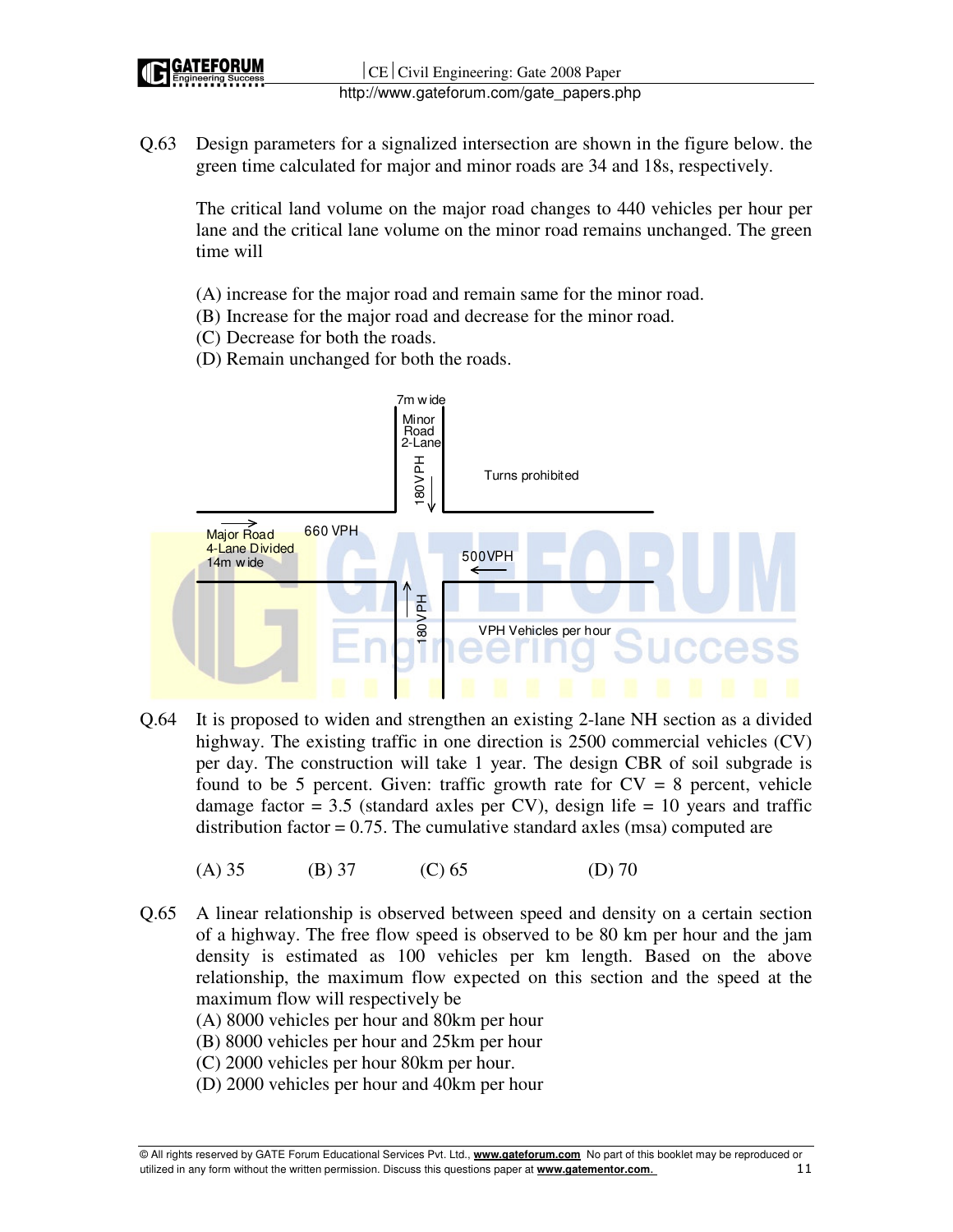| <b>IC GATEFORUM</b> | CE Civil Engineering: Gate 2008 Paper                                                                                                                                                                                                                     |
|---------------------|-----------------------------------------------------------------------------------------------------------------------------------------------------------------------------------------------------------------------------------------------------------|
|                     | http://www.gateforum.com/gate_papers.php                                                                                                                                                                                                                  |
|                     | Q.66 The plan of a survey plotted to a scale of 10m to 1cm is reduced in such a way<br>that a line originally 10cm long now measures 9cm, the area of the reduced plan is<br>measured as $81 \text{cm}^2$ , the actual (m <sup>2</sup> ) of the survey is |

|             | $\frac{1}{2}$ and $\frac{1}{2}$ and $\frac{1}{2}$ and $\frac{1}{2}$ are $\frac{1}{2}$ and $\frac{1}{2}$ and $\frac{1}{2}$ and $\frac{1}{2}$ and $\frac{1}{2}$ and $\frac{1}{2}$ and $\frac{1}{2}$ and $\frac{1}{2}$ and $\frac{1}{2}$ and $\frac{1}{2}$ and $\frac{1}{2}$ and $\frac{1}{2}$ a |            |           |
|-------------|-----------------------------------------------------------------------------------------------------------------------------------------------------------------------------------------------------------------------------------------------------------------------------------------------|------------|-----------|
| $(A)$ 10000 | (B) 6561                                                                                                                                                                                                                                                                                      | $(C)$ 1000 | (D) $656$ |

Q.67 The length and bearings of a closed traverse PQRSP are given below.

| Line      | Length $(m)$ | <b>Bearing (WCB)</b> |
|-----------|--------------|----------------------|
| PQ        | <b>200</b>   | $\Omega^{\rm o}$     |
| QR        | 1000         | $45^\circ$           |
| <b>RS</b> | 907          | $180^\circ$          |
| <b>SP</b> | າ            | റ                    |

The missing length and bearing, respectively of the line SP are (A) 207m and  $270^0$ (B) 707m and  $270^0$ (C) 707m and  $180^0$ (D) 907m and  $270^0$ 

Q.68 The focal length of the object glass of a tacheometer is 200mm, the distance between the vertical axis of the tacheometer and the optical centre of the object glass is 100mm and the spacing between the upper and lower line of the diaphragm axis is 4mm. with the line of collimation perfectly horizontal, the staff intercepts are  $1m$  (top),  $2m$  (middle), and  $3m$  (bottom). The horizontal distance (m) between the staff and the instrument station is

| $(A)$ 100.3 | $(B)$ 103.0 | $(C)$ 150.0 | (D) $153.0$ |
|-------------|-------------|-------------|-------------|

- Q.69 A road is provided with a horizontal circular curve having deflection angle  $55^{\circ}$ and centre line radius of 250m. A transition curve is to be provided at each end of the circular curve of such a length that the rate of gain of radial acceleration is  $0.3$ m/s<sup>3</sup> at a curve required at each of the ends is
	- (A) 2.57m (B) 33.33m (C) 35.73m (D) 1666.67m
- Q.70 A light house of 120m height is just visible above the horizon from a ship. The correct distance (m) between the ship and the light house considering combined correction for curvature and refraction, is

(A) 39.098 (B) 42.226 (C) 39098 (D) 42226

# **Common Data Questions 71, 72, 73:**

A rectangular channel 6.0m wide carries a discharge of  $16.0 \text{m}^3/\text{s}$  under uniform condition with normal depth of 1.60m. Manning's n is 0.015.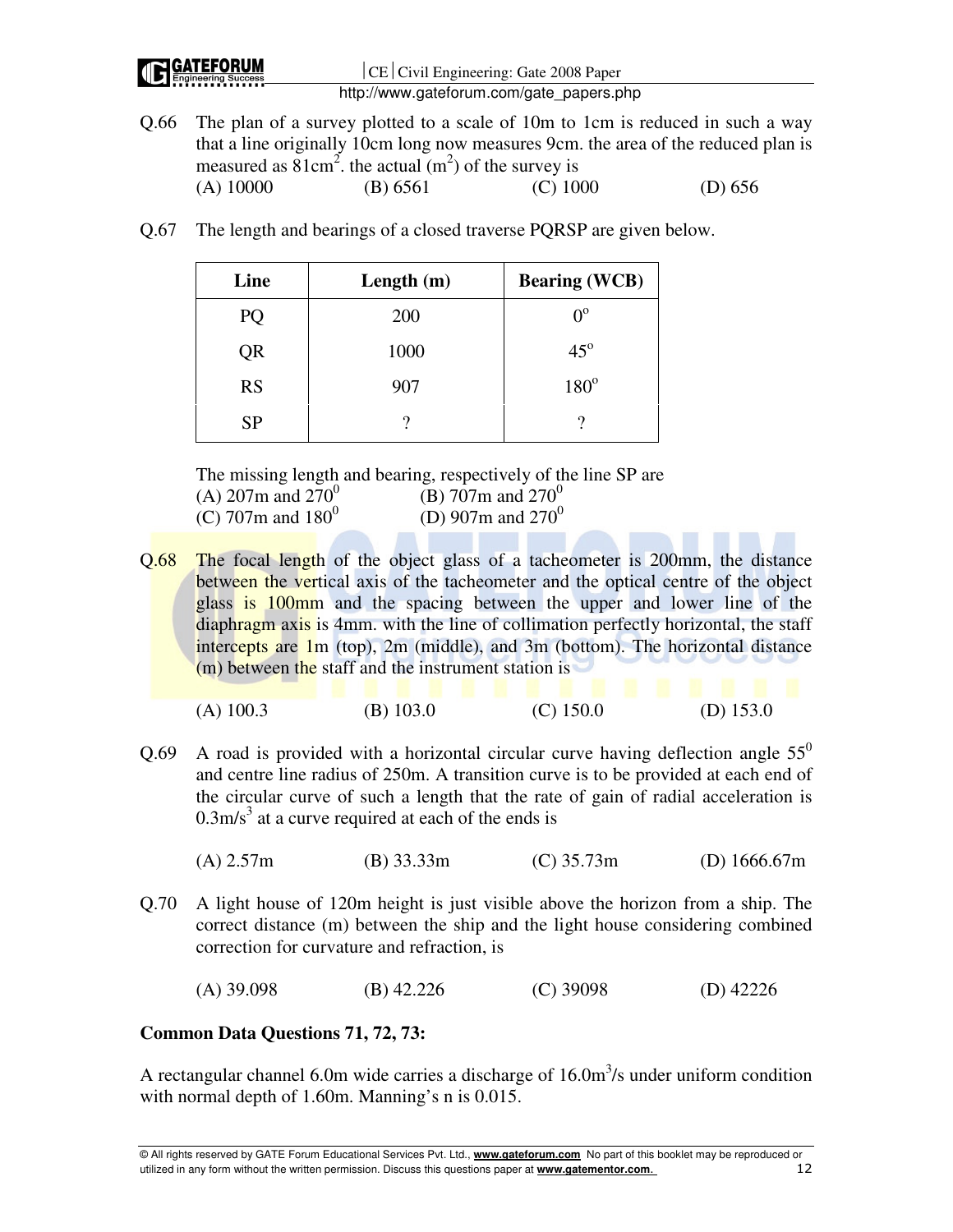|      | <b>GATEFORUM</b> | $ CE $ Civil Engineering: Gate 2008 Paper                                                                                                           |                |                |
|------|------------------|-----------------------------------------------------------------------------------------------------------------------------------------------------|----------------|----------------|
|      |                  | http://www.gateforum.com/gate papers.php                                                                                                            |                |                |
| Q.71 |                  | The longitudinal slope of the channel is                                                                                                            |                |                |
|      | $(A)$ 0.000585   | (B) 0.000485                                                                                                                                        | $(C)$ 0.000385 | $(D)$ 0.000285 |
| Q.72 |                  | A hump is to be provided on the channel bed. The maximum height of the hump<br>without affecting the upstream flow condition is                     |                |                |
|      | $(A)$ 0.50m      | $(B)$ 3.8m                                                                                                                                          | $(C)$ 4.1m     | (D) $4.5m$     |
| Q.73 |                  | The channel width is to be contracted. The minimum width to which the channel<br>can be contracted without affecting the upstream flow condition is |                |                |
|      | $(A)$ 3.0m       | $(B)$ 3.8m                                                                                                                                          | $(C)$ 4.1m     | $(D)$ 4.5m     |

#### **Common Data for Questions 74 and 75:**

A reinforced concrete beam of rectangular cross section of breadth 230mm and effective depth 400mm is subjected to maximum factored shear force of 120kN. The grades of concrete, main steel and stirrup steel are M20, Fe415 and Feb250 respectively. For the area of main steel provided, the design shear strength  $\tau_c$  is per IS: 456-2000 is 0.48N / mm<sup>2</sup>. The beam is designed for collapse limit state.



# **Linked Answer Questions: Q.76 to Q.85 carry two marks each Statement for Linked Answer Questions 76 and 77:**

Beam GHI is supported by these pontoons as shown in the figure below. the horizontal cross-sectional area of each pontoon is  $8m^2$ , the flexural rigidity of the beam is 10000 kN-m<sup>2</sup> and the unit weight of water is  $10kN-m^3$ .

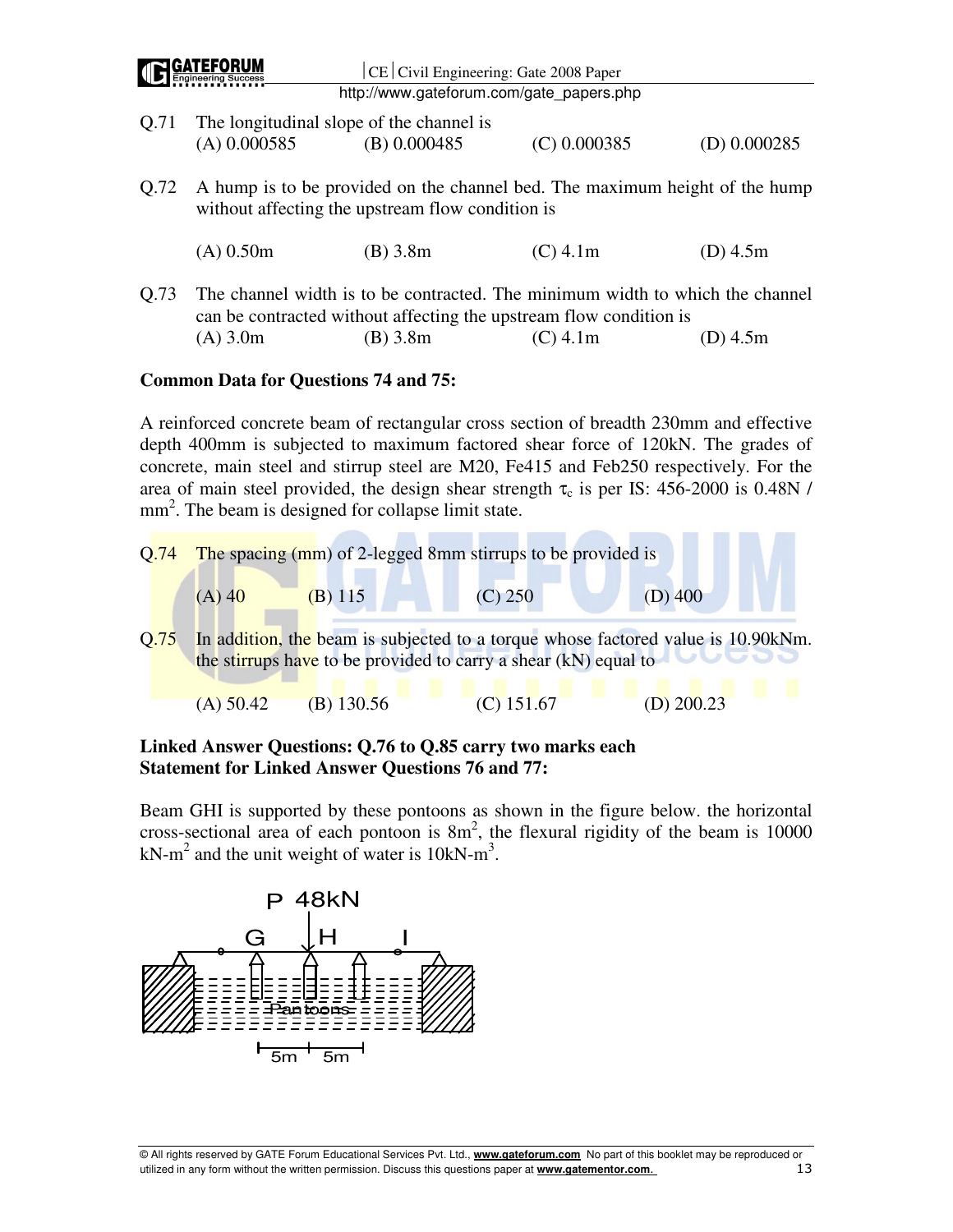

- Q.76 When the middle pontoon is removed, the deflection at H will be (A) 0.2m (B) 0.4m (C) 0.6m (D) 0.8m
- Q.77 When the middle pontoon is brought back to its position as shown in the figure above, the reaction at H will be (A) 8.6kN (B) 15.7kN (C) 19.2kN (D) 24.2kN

#### **Statement for Linked Answer Questions 78 and 79:**

The ground conditions at a site are shown in the figure below



A column is supported on a footing as shown in the figure below. the water table is at a depth of 10m below the base of the footing.